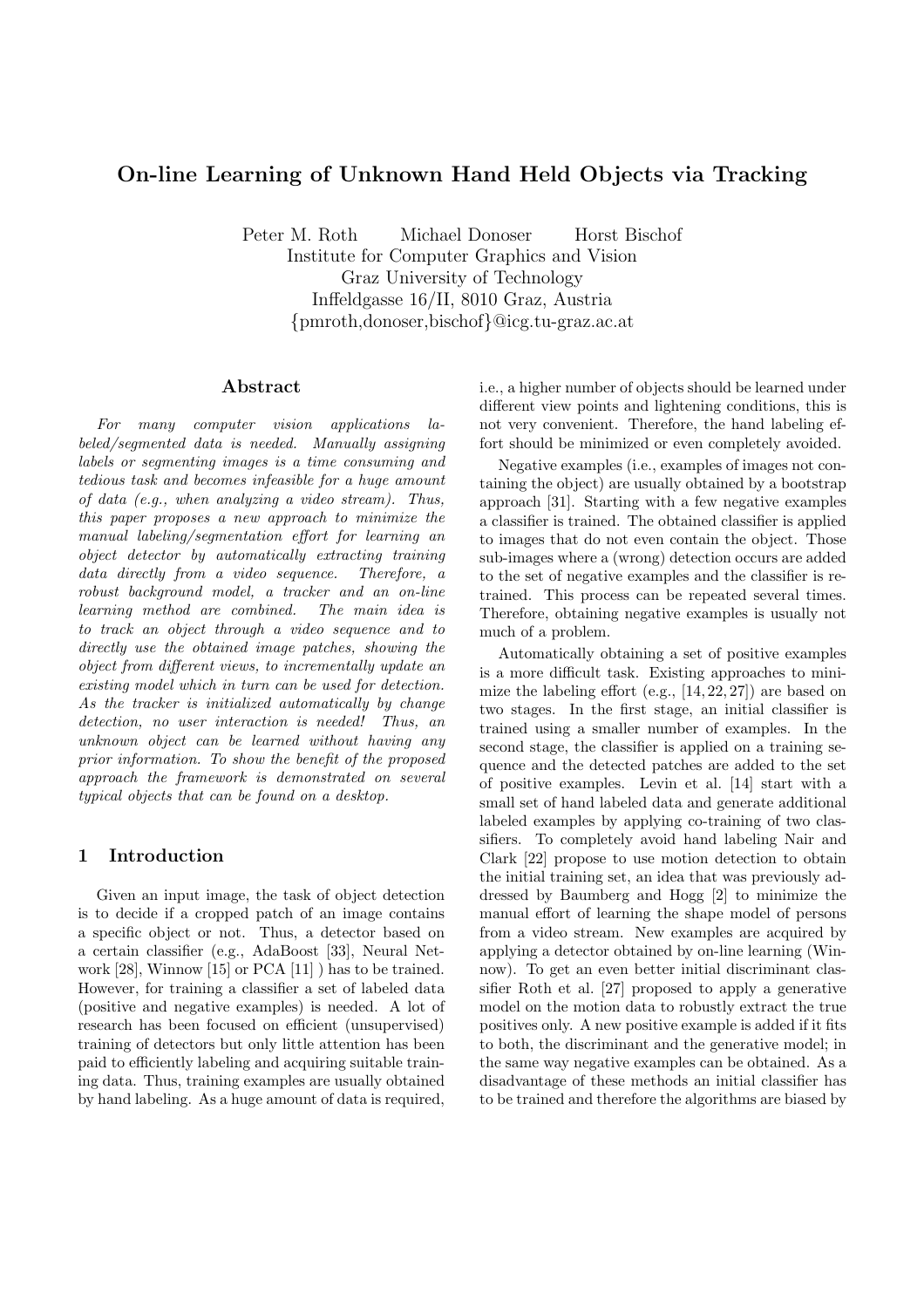the examples used to train the initial classifiers. Thus, a great number of potential new examples, even different views of the same object, would not be added because they do not fit to the current model!

Other approaches use "weakly labeled data" (e.g.,  $[26]$ ) or apply Active Learning (e.g.,  $[32, 34]$ ). Where for learning from weakly labeled data some information (e.g., the object-of-interest is known to be in the training images) has been provided, Active Learning can be used to label both, negative and positive samples. However, still a (small) set of labeled samples reliably representing the classes is needed in the beginning.

To overcome the drawbacks described above a tracker can be applied. Based on an one-time initialization of the object-of-interest, a robust tracker is able to follow the object through the entire video sequence – assuming that the frame-rate is high enough such that the location of the object is only slightly changed from frame to frame. If tracking works on a longer video sequence, different views of the same object can be obtained. Thus, new positive examples are obtained without any user interaction needed. The extracted image patches can be directly used as input for an (incremental) learning algorithm. Moreover, by using change detection information the tracker can be initialized automatically. In this paper we apply the Approximate Median [19] filter to model the background, an MSER tracker [6] and incremental PCA [30] for learning. But as the approach is quite general other methods may be applied. Thus, we have a framework to learn even unknown objects directly from a video sequence.

Sivic et al. [29] have proposed a similar approach (apply tracking for data acquisition). But there are two main differences: (1) local features are used for learning and (2) as a face detector based on AdaBoost is applied to obtain the first examples, the framework can not be used for learning an object representation from scratch.

The outline of the paper is as follows: In Section 2 we introduce the new learning framework and describe the components used. To show the power of the approach the framework is demonstrated on different hand held objects in Section 3. Finally, conclusions are drawn in Section 4.

#### 2 Learning Framework

The proposed learning framework, consisting of three components, is depicted in Figure 1. First, an adaptive background model is estimated using the Approximate Median algorithm [19], a simple but fast and effective background modeling approach. If a consistent background model is obtained, the object of interest is presented to the system. For change detection a binary image is computed by pixel-wise thresholding the difference image between the current frame and the background model. Second, if an obtained blob is stable over time, the corresponding patch in the current frame is used to initialize the tracker. In particular we apply a tracker that is based on the MSER detector [6], but in general any other blob-based tracker (e.g., mean shift color tracker [4]) may be used. In fact, compared to change detection, using a tracker produces more accurate masks, i.e., for hand held objects the hand is segmented as well (see Figure  $2(a-b)$ ). Finally, the patches obtained by the tracker are directly used for on-line learning. Due to the expected redundancy in the data it is more convenient to use a generative method such as PCA. Moreover, the patches obtained by tracking are only slightly changing from frame to frame. Therefore, they are highly appropriate for on-line learning. Thus, we apply an incremental PCA algorithm [30]. But as it was proposed for Conservative Learning [27] a discriminative classifier like AdaBoost [33] can be trained from (a subset) of the thus obtained data later on!



#### **Figure 1. The proposed learning framework.**

#### 2.1 Change Detection

Having a stationary camera a common approach to detect forground objects is to pixel-wise threshold the difference image between the currently processed image and a background image. Let  $B_t$  be the current estimated background image,  $I_t$  the current input image and  $\theta$  a threshold, then a pixel is classified as foreground if

$$
|\mathbf{B}_t(x,y) - \mathbf{I}_t(x,y)| > \theta. \tag{1}
$$

To estimate the background model  $B_t$  several (adaptive) approaches including running average [12], tem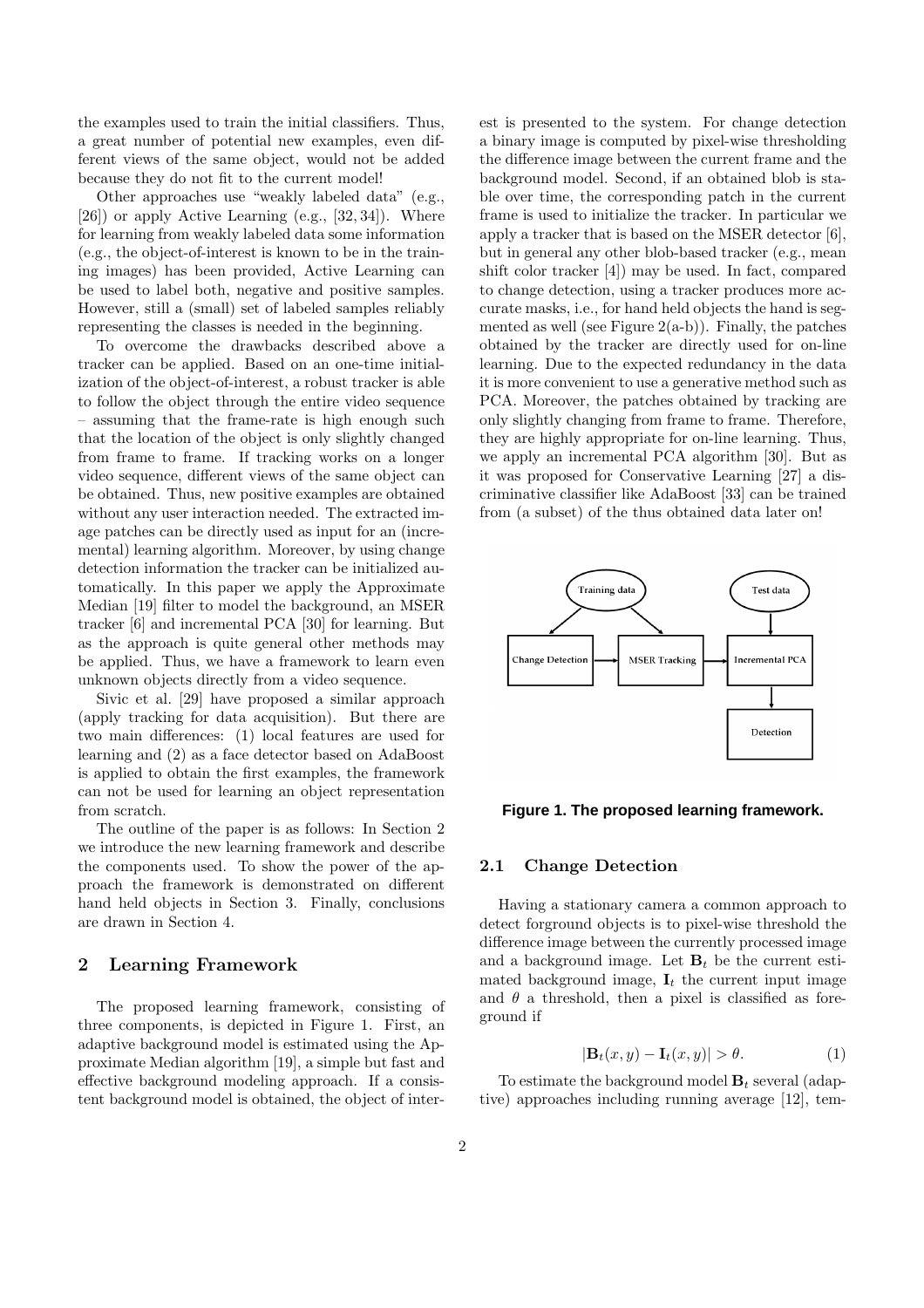poral median filter [16] or eigenbackgrounds [25] have been proposed. A simple but computationally efficient method was developed by McFarlane and Schofield [19]. The Approximated Median filter computes an approximation of the temporal median by incrementing the current estimate (only one reference image has to be stored!) by one if the input pixel value is larger than the estimate and by decreasing it by one if smaller:

$$
\mathbf{B}_{t+1}(x,y) = \begin{cases} \mathbf{B}_t(x,y) + 1 & \mathbf{B}_t(x,y) < \mathbf{I}_t(x,y) \\ \mathbf{B}_t(x,y) - 1 & \mathbf{B}_t(x,y) > \mathbf{I}_t(x,y) \end{cases} (2)
$$

This estimate eventually converges to the real median. To avoid that non-moving forground objects are accumulated into the background model and to preserve a robust median estimation spatial and temporal weights may be assigned for the updates. Having a consistent background model, a tracker can be robustly initialized if a detected foreground blob is stable over time.

To demonstrate the initialization process Figure 2 shows three subsequent frames (input image and binary foreground image) of this first stage of our framework. After a consistent background model was computed the object is put into the scene (Figure 2  $(a)-(b)$ ). If the obtained blob is stable over time the tracker is initialized with the corresponding region of the input image (Figure 2 $(c)$ ).

### 2.2 MSER-Tracker

For tracking the objects we apply a tracker that is based on the detection of Maximally Stable Extremal Regions (MSERs) that was proposed by Donoser and Bischof [6]. Thus, this section basically summarizes the main concept of MSER-tracking. In addition, the cropping of patches for learning based on the tracking results is explained.

The Maximally Stable Extremal Region (MSER) detector from Matas et al. [17] has proven to be one of the best interest point detectors in computer vision. Evaluations by Mikolajczyk and Schmid [20] and Fraundorfer and Bischof [8] revealed that the MSER detector performs best on a wide range of test sequences.

MSERs are connected regions which can be detected in any image whose pixel values are of a totally ordered set. All MSERs are defined by an extremal property of the intensity function in the region and on its outer boundary. MSERs have properties that form their superior performance as stable local detector. The set of MSERs is closed under continuous geometric transformations and is invariant to affine intensity changes. Furthermore MSERs are detected at different scales.

In the paper from Matas et al. [17] MSER detection is applied to single gray scale images. But the concept





(c)

**Figure 2. Initialization of the tracker by change detection.**

can be easily extended to color images by defining a suitable ordering relationship on the color pixels. In our case, we fit a multivariate Gaussian distribution to the RGB values of the region-of-interest initialized by the change detection algorithm. Then, the RGB values of all image pixels are ordered by their Mahalanobis distance [7] to this Gaussian distribution. The calculated distances can be visualized as gray scale image, which is shown in Figure 3(b), wherein dark areas represent small distances, whereas bright areas represent pixels with very differing color.

The detection of MSERs can be implemented in an efficient way by analysis of a data structure called the component tree that recently has been used by Couprie et al. [5] for efficient implementation of watershed segmentation. The component tree is a rooted, connected tree and can be created for any image with pixel values that are part of a totally ordered set. Each node of the component tree represents a connected region within the input image  $I_{in}$ . For MSERs we only consider extremal regions  $R_i$  as nodes, which are defined by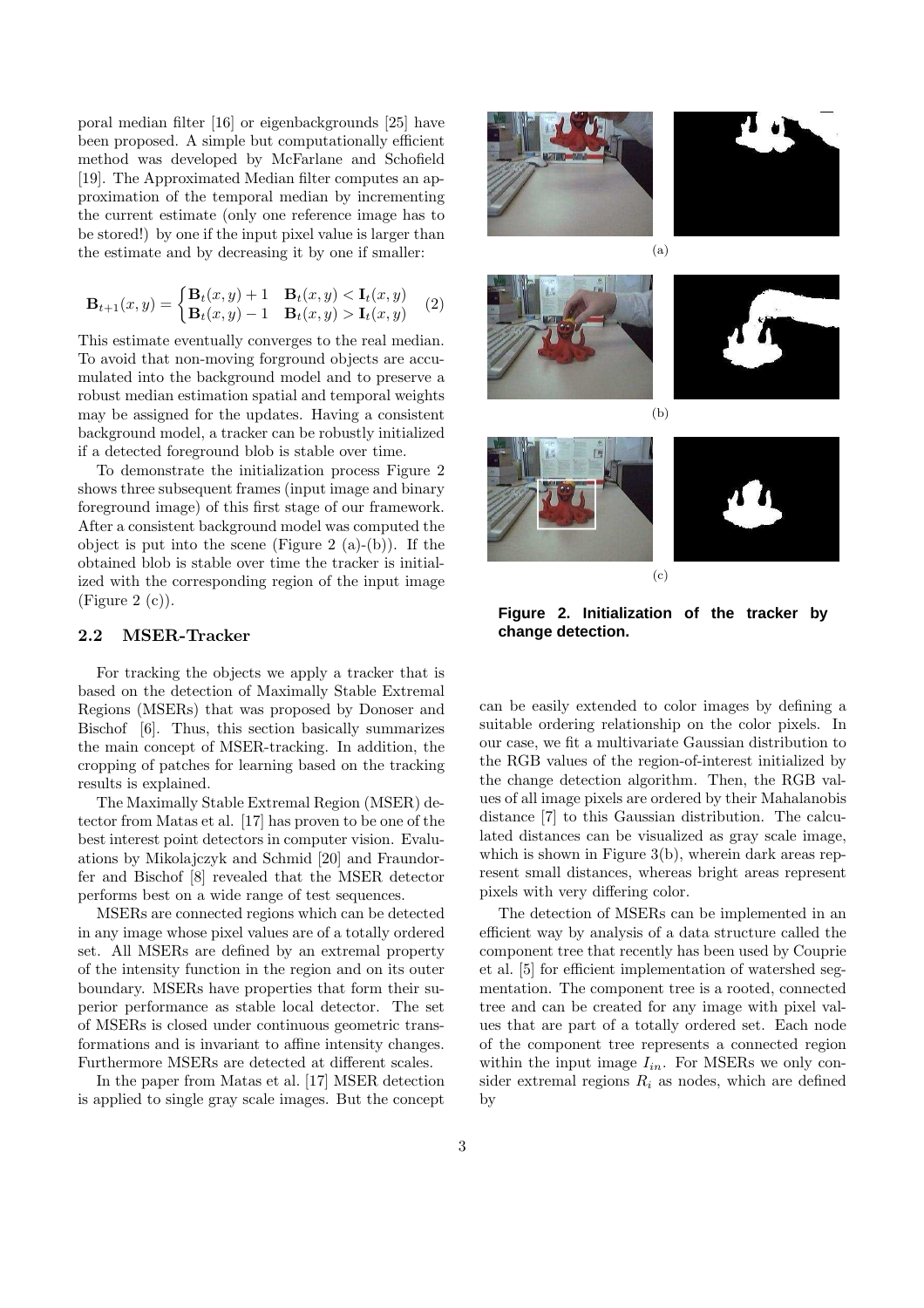

(a) Input image. (b) Color probability image.



(c) MSER detection result.

**Figure 3. Illustration of MSER detection on color images.**

$$
\forall p \in R_i, \forall q \in boundary(R_i) \rightarrow I_{in}(p) \ge I_{in}(q). \quad (3)
$$

These extremal regions are identified as connected regions within binary threshold images  $I_{bin}^k$ , which are the result of the calculation

$$
I_{bin}^k = I_{in} \ge k,\tag{4}
$$

where  $k \in [min(I_{in}) max(I_{in})]$ . Each node of the component tree is assigned the corresponding gray value k at which it was determined.

The edges within the tree define an inclusion relationship between the extremal regions. Thus, for a region  $R_i$  that is the son of a region  $R_j$  within the tree,

$$
\forall p \in R_i \to p \in R_j \tag{5}
$$

is fulfilled. By moving in the component tree upwards, the corresponding gray value  $k$  of the extremal regions becomes lower, which leads to increased region sizes. The root of the tree represents a region which includes all pixels of the input image  $I_{in}$ .

MSERs are identified by analysis of the component tree. For each connected region  $R_i$  within the tree a stability value  $\Psi$  is calculated.

$$
\Psi(R_i) = (|R_j^{g-\Delta}| - |R_k^{g+\Delta}|)/|R_i^g|,
$$
\n(6)

where |.| denotes the cardinality,  $R_i^g$  is a region which is obtained by thresholding at a gray value  $g$  and  $\Delta$  is a stability range parameter.  $R_j^{g-\Delta}$  and  $R_k^{g+\Delta}$  are the extremal regions that are obtained by moving upwards respectively down-wards in the component tree from region  $R_i$  until a region with gray value  $g - \Delta$  respectively  $q + \Delta$  is found. MSERs correspond to those nodes of the tree that have a stability value  $\Psi$ , which is a local minimum along the path to the root of the tree. Thus, maximally stable regions are those regions which have approximately the same region size within  $2\Delta$  neighboring threshold images. Figure 3(c) shows an exemplary MSER detection result. The detected extremal regions are shown in white.

Various algorithms have been proposed to compute the component tree, the most efficient algorithm by Najman and Couprie [23] was used for our implementation. The complexity of the creation process for the component tree becomes  $O(N\alpha(N))$ , where  $N = n+m$ ,  $n$  is the number of pixels and  $m$  is the number of arcs in the image (i.e., approximately  $2n$  for the 4neighborhood). The function  $\alpha$  is the inverse Ackermann function [1], which is a very slowly growing function, that is for all practical purposes below 4. Thus, analysis of the component tree enables the detection of MSERs in quasi-linear time, which improves the original implementation that runs in  $O(N \log \log N)$  time – of course for practical image sizes there is not much difference.

The component tree allows not only the detection of MSERs within a single image but in addition it constitutes the basis for the extension to MSER tracking [6]. This algorithm improves the computational time for MSER calculation and additionally provides more stable results compared to single frame based MSER detection. In the following, the main ideas of the algorithm are summarized:

First, the tracker is initialized by selecting a regionof-interest (ROI) within the image  $I_t$  at time t. To have a full automatic system, where no user interaction is needed, the this selection is performed based on the results of the change detection algorithm. Next, MSER detection is performed by analyzing the component tree of the selected ROI. The biggest, detected MSER is tracked at the image  $I_{t+1}$  by performing two steps. (1) A new region of interest (ROI) of predefined size, centered around the center of mass of the MSER to be tracked, is propagated to the next frame (if a motion model is available it can be incorporated here). Then, the component tree for this region is built in quasi-linear time by the previously described algorithm. (2) The entire tree is analyzed and the node which best fits to the input MSER is chosen as the tracked extremal region representation. Thus, not necessarily the most stable extremal region is chosen as tracked region representation. Figure 4 illustrates this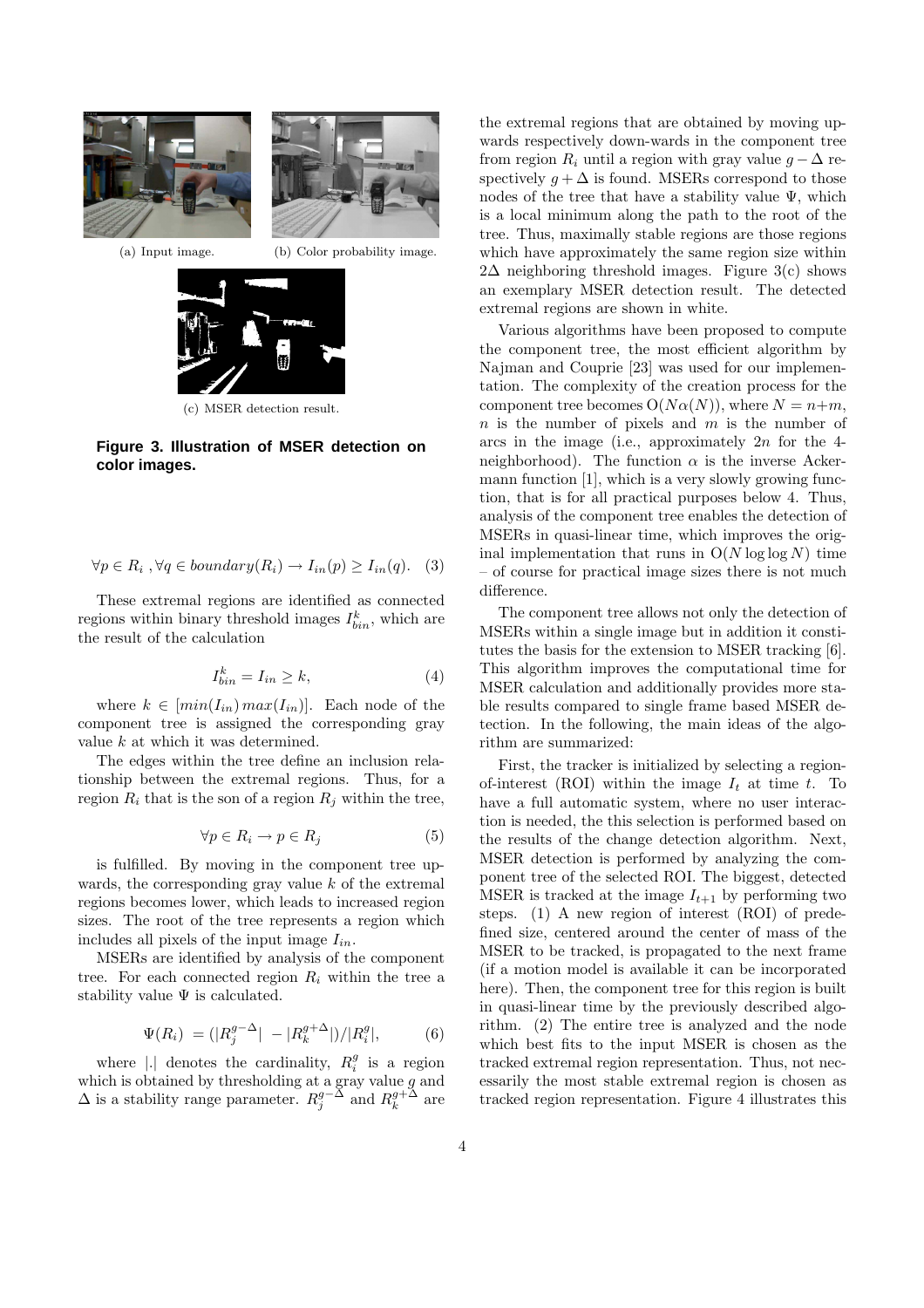tracking concept.





(a) Input image t. The MSER to be tracked is shown with white border.

(b) Region of interest (ROI) around center of mass in image  $t + 1$ .

### **Figure 4. ROI definition for tracking of single MSER.**

The best fit to the input MSER is identified by comparing incrementally computed feature vectors that are built for each of the connected regions of the component tree. The region, which has the smallest weighted Euclidean distance between its feature vector and the one from the input MSER, is chosen as tracked representation.

The features calculated are mean gray value, region size, center of mass, width and height of the bounding box and stability. The weights for the features can be used to adapt to different kinds of input data. Please note, that due to efficiency reasons all of the features of the extremal regions are computed incrementally [18] during creation of the component tree. Thus, no additional computation time is required. The update takes place each time connected components are united by the union step.

Finally, the required image patch is created by cropping the bounding box of the detected, tracked MSER representation from the image  $I_{t+1}$ . The presented steps are repeated again and again, which creates a set of image patches, showing the object-of-interest from different viewpoints. Figure 5 illustrates the MSER tracking concept for image patch creation.



**Figure 5. Concept of MSER tracking for patch extraction.**

Examples of tracked objects and its corresponding MSERs are depicted in Figure 6. As can be seen the MSERs may contain holes (texture, smaller regions of different color, etc.). But since the patches are cropped based on the corresponding bounding boxes this is not a problem at all. Moreover, objects may be represented by more than one MSER (Figure  $6(c)$ ). Thus, these regions are tracked in parallel and a new training patch is obtained by cropping the bounding box covering all of the MSERs. Examples of cropped patches that are used for learning are shown in Figure 7.







**Figure 6. Detected MSERs during tracking.**

# 2.3 Incremental PCA

The image patches obtained by tracking are highly correlated and need to be compressed which can be efficiently performed by PCA. The basic idea of PCA is to map high-dimensional input data to a low-dimensional subspace by finding the directions with the highest variance. Hotelling [11] has shown that the principal axes maximizing the variance are given by the eigenvectors of the covariance-matrix of the data.

Let  $\mathbf{x}_i \in \mathbb{R}^m$  be an individual image represented as a vector, and  $\mathbf{X} = [\mathbf{x}_1, \dots \mathbf{x}_n] \in \mathbb{R}^{m \times n}$  a set of images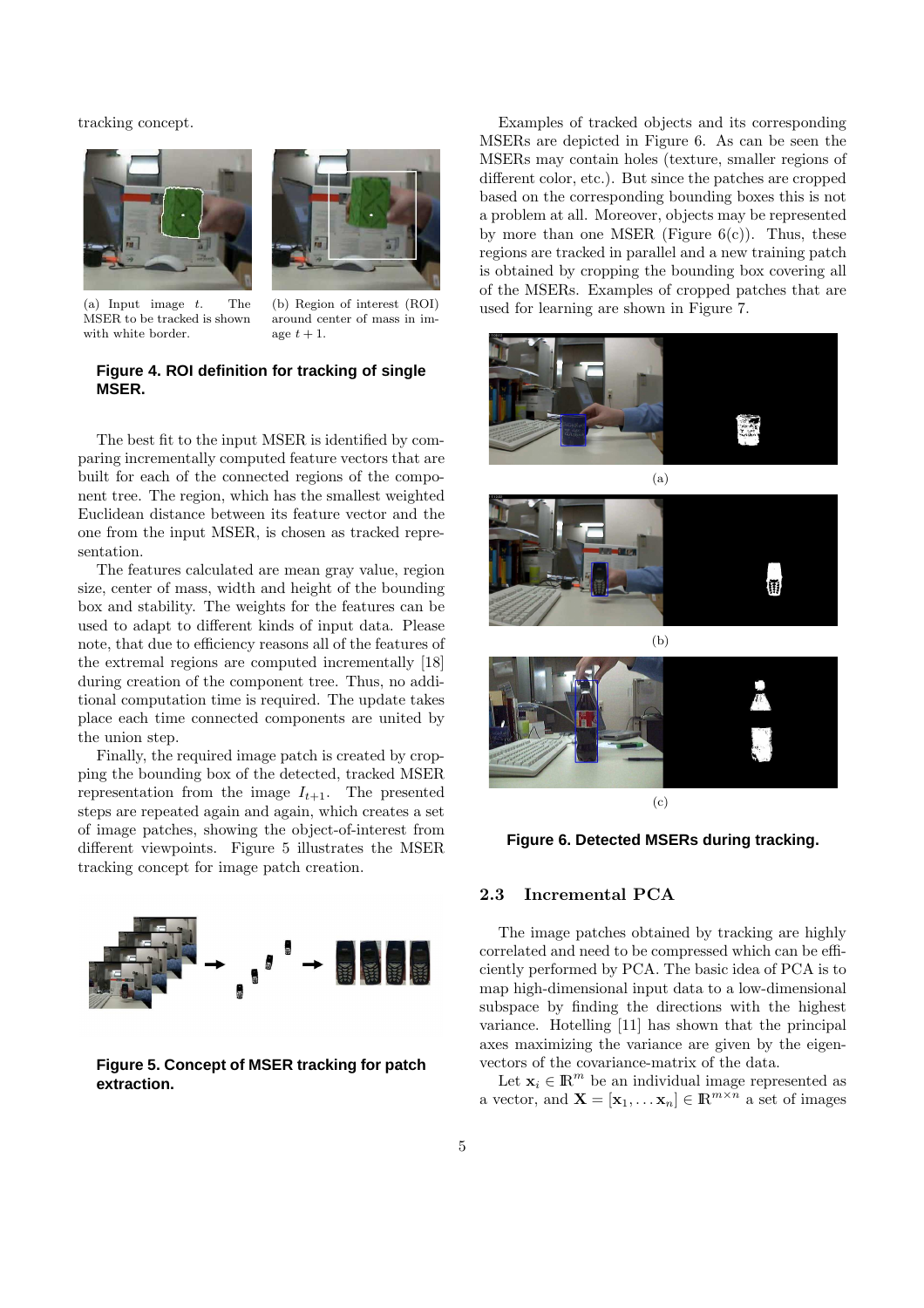

**Figure 7. Tracking results for training data sets.**

assuming that  $X$  is mean normalized. Let  $Q$  be the covariance matrix of  $X$ . Due to the properties of the covariance-matrix (symmetric and pos. semi-definite), SVD on  $X$  can be applied to efficiently compute the eigenvectors  $\mathbf{u}_i \in \mathbb{R}^m$  of  $\mathbf{Q}$ ;  $\mathbf{U} = [\mathbf{u}_1, \dots \mathbf{u}_n] \in \mathbb{R}^{m \times n}$ .

As most information is covered within the eigenvectors according to the largest eigenvalues, usually only k  $(k < n)$  eigenvectors are needed to represent an image x to a sufficient degree of accuracy:

$$
\tilde{\mathbf{x}} = \sum_{i=1}^{k} a_i(\mathbf{x}) \mathbf{u}_i = \mathbf{U} \mathbf{a}
$$
 (7)

In the recognition stage, an unknown test sample y is projected to the eigenspace encompassing the training images by calculating a standard projection

$$
a_i(\mathbf{y}) = \mathbf{u}_i^T \mathbf{y} = \sum_{j=1}^m u_{ji} y_j
$$
,  $i = 1...k$ , (8)

or, as a robust procedure [13], by solving a system of

linear equations

$$
y_{r_i} = \sum_{j=1}^{k} a_j(\mathbf{y}) u_{r_i, j} \quad , \quad i = 1 \dots q \quad , \tag{9}
$$

evaluated at  $q \ge k$  points  $\mathbf{s} = (s_1, \dots s_q)$ . Once we have obtained the parameters  $a_i(\mathbf{y})$  we can reconstruct the image using (7) and determine the reconstruction error  $\epsilon = ||\mathbf{v} - \tilde{\mathbf{v}}||$ . The detection may either be performed based on this error [13] or by estimating the distance between the projected test sample and the projected training data [24].

The most efficient approach is to use an on-line PCA algorithm that is trained as new data arrives. Therefore, different incremental PCA approaches have been proposed that are based on incremental SVD-updating (e.g., [3, 21, 30]). Since the method can be extended in a robust way, i.e., corrupted input images (containing occlusions or unreliable pixel values) may be used for incrementally updating the current model, we apply a simplified version of the incremental PCA method of Skočaj and Leonardis [30].

Assuming that an eigenspace was already built from n images, at step  $n + 1$  the current eigenspace is updated with a new image  $x$ . First,  $x$  is projected into the current eigenspace  $\mathbf{U}^{(n)}$  and the image is reconstructed. Next, the difference r (residual vector) between the original image and its reconstruction is estimated. A new basis  $\mathbf{U}'$  is created by enlarging the current basis  $\mathbf{U}^{(n)}$  by the residual vector **r**. Since **r** is orthogonal to  $\mathbf{U}^{(n)}$  the current images as well as the new image can be represented in the new basis. Finally, the new subspace  $\mathbf{U}^{(n+1)}$  is estimated by rotating the subspace  $\mathbf{U}'$  by  $\mathbf{U}''$ , where  $\mathbf{U}''$  is obtained by performing PCA on the new representation. In each step the dimension of the subspace is increased by one. To preserve the dimension of the subspace the least significant principal vector may be discarded [10].

To obtain an initial model, the batch method may be applied on a smaller set of training images. Alternatively, to have a fully incremental algorithm, the eigenspace may be initialized using the first training image **x**:  $\mu^{(1)} = \mathbf{x}, \mathbf{U}^{(1)} = \mathbf{0}$  and  $\mathbf{A}^{(1)} = \mathbf{0}$ .

### 3 Experimental Results

To demonstrate the approach we have trained and evaluated detectors for several objects that can be found on a desktop. The objects are hand held in the training stage as well as in the evaluation stage. We have created separate sequences to train the classifiers and independent test sequences for evaluation. To learn an object representation different views of the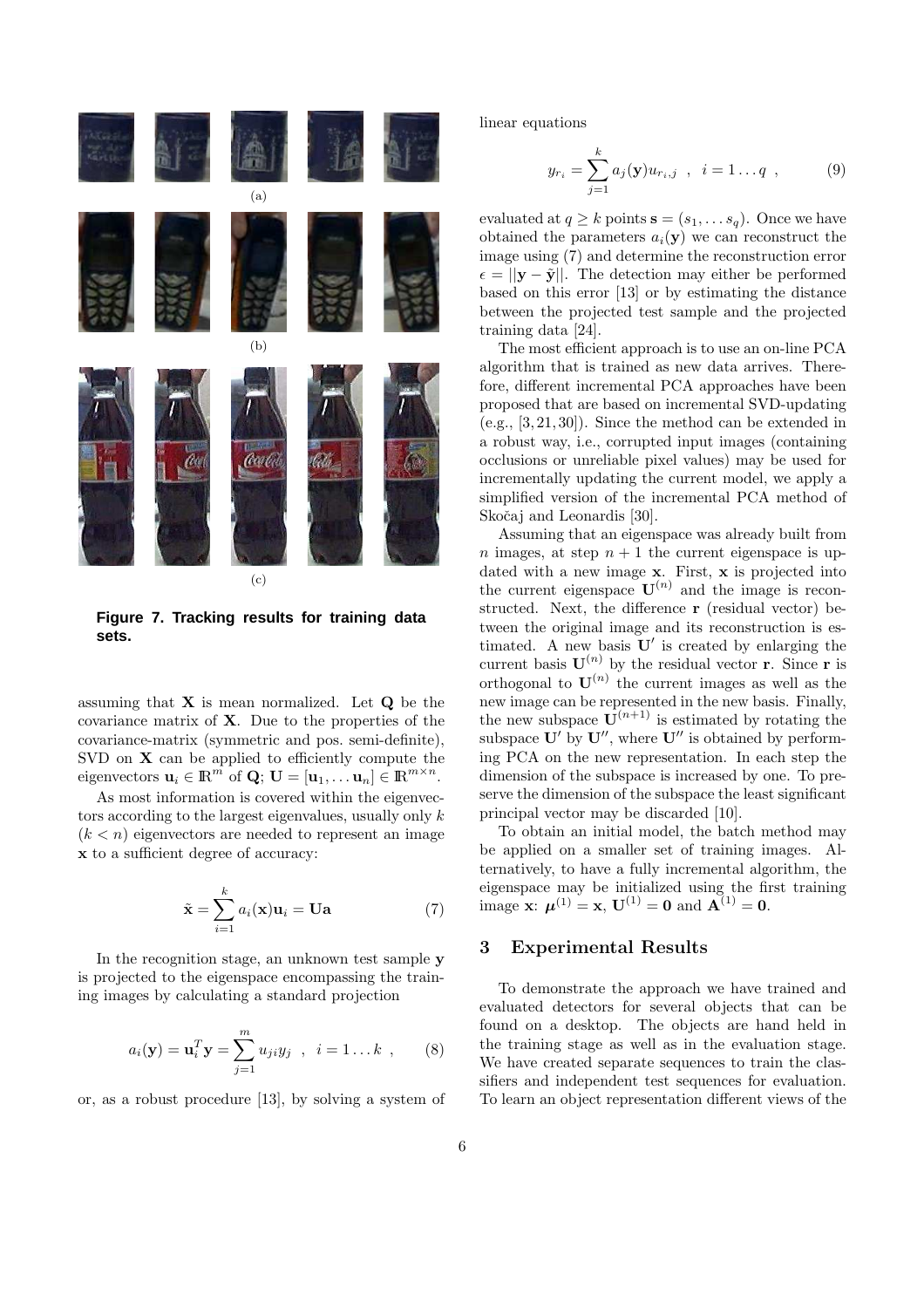target object were presented. Patches of different size were resized to a common patch size according to the initialization of the tracker.

The experiments are divided into three parts: First, a background model is estimated and the tracker is initialized. Second, the object is tracked and an object representation is incrementally learned. Finally, the previously computed classifier is applied for a detection task on an independent test sequence. For the results shown in Figure 8 and Figure 9 for each object 200- 300 patches obtained by tracking were used for on-line learning; to build a PCA model of sufficient accuracy only 10-15 eigenvectors were needed. Thus, Figure 8 depicts detection results on the test sequences for different data sets. For Figure 9 a more complex test sequence was created. Three different objects were presented at different locations and varying scales. However, all objects were detected!



**Figure 8. Detections: simple test sequences.**

# 4 Conclusion

We have presented a framework for on-line learning an object representation even for unknown objects directly from a video sequence. Therefore, a



**Figure 9. Detections: complex test sequence.**

background model (Approximated Median), a tracker (MSER tracker) and an on-line learning method (incremental PCA) were combined. The tracker is initialized by change detection and the patches obtained are used as input for the incremental learner. Thus, no user interaction is needed! Moreover, no labeled or segmented images are required. We have demonstrated the framework on different desktop objects, but as our approach is quite general we could learn any other object (e.g., faces) if an (automatic) initialization of the tracker is available. The presented approach can simply be extended by adding robustness in the detection [13] as well as in the learning stage [30]. Furthermore, a selected subset of patches (avoiding redundancy in the data!) obtained by the tracker may be used as positive examples for conservative learning [27] or more general for on-line boosting [9].

### Acknowledgment

This work has been supported by the Austrian Joint Research Project Cognitive Vision under projects S9103-N04 and S9104-N04 and the EU FP6-507752 NoE MUSCLE IST project. Part of this work has also been carried out within the K-plus Competence center Advanced Computer Vision funded under the K plus program.

# References

[1] W. Ackermann. Zum Hilbertschen Aufbau der reellen Zahlen. Mathematische Annalen, 99:118–133, 1928.